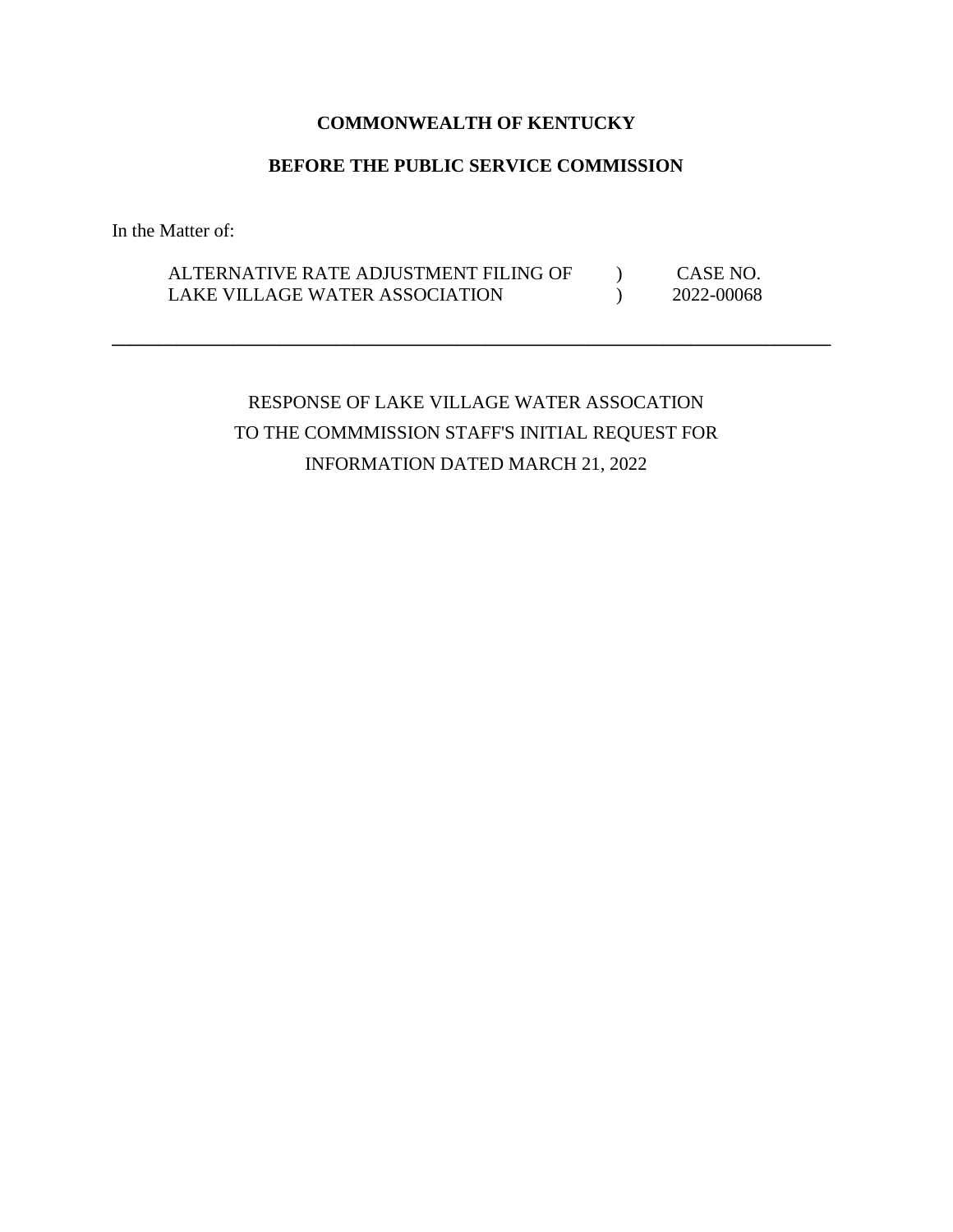#### **COMMONWEALTH OF KENTUCKY**

#### **BEFORE THE PUBLIC SERVICE COMMISSION**

In the Matter of:

ALTERNATIVE RATE ADJUSTMENT FILING OF LAKE VILLAGE WATER ASSOCIATION )  $\lambda$ CASE NO. 2022-00068

#### **VERIFICATION OF MIKED. SANFORD, MPA**

#### COMMONWEALTH OF KENTUCKY COUNTY OF \_\_\_\_ MERCER ) ) )

Mike D. Sanford, MPA, Executive Director of Lake Village Water Association, states that he has supervised the preparation of certain responses to the Request for Information in the abovereferenced case and that the matters and things set forth therein are true and accurate to the best of his knowledge, information and belief, formed after reasonable inquiry.

 $\frac{M_{\text{w}} D.}_{\text{Mike D. Sanford, MPA}}$ 

The foregoing Verification was signed, acknowledged and sworn to before me this  $S_{4h}$  day of April, 2022, by Mike D. Sanford, MPA.

Commission expiration: 3/3/2024

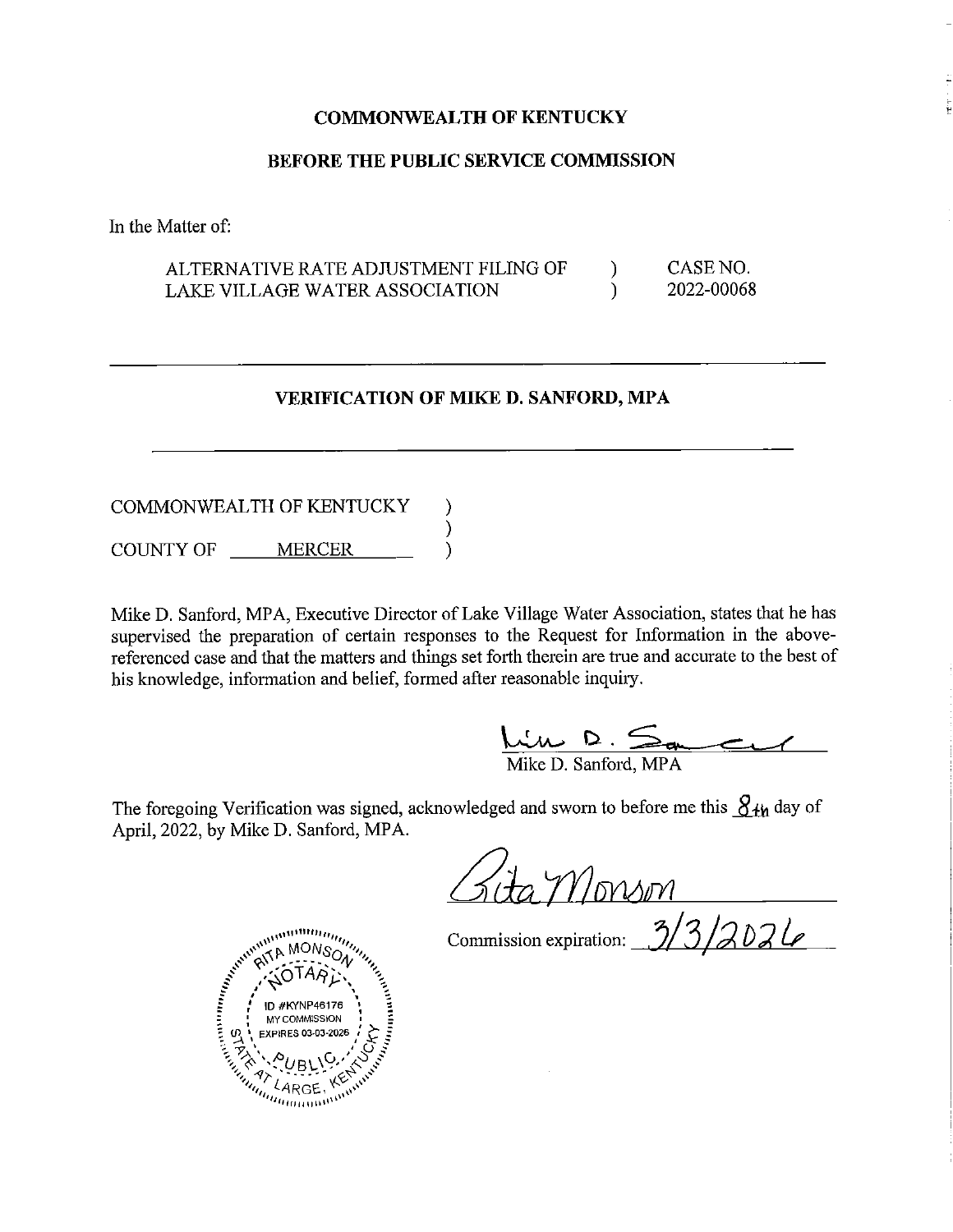#### **COMMONWEAL TH OF KENTUCKY**

#### **BEFORE THE PUBLIC SERVICE COMMISSION**

In the Matter of:

AL TERNATNE RA TE ADJUSTMENT FILING OF LAKE VILLAGE WATER ASSOCIATION ) ) CASE NO. 2022-00068

## **VERIFICATION OF ROBERT K. MILLER**

#### COMMONWEAL TH OF KENTUCKY COUNTY OF JEFFERSON ) ) )

Robert K. Miller, Kentucky Rural Water Association on behalf of Lake Village Water Association, states that he has supervised the preparation of certain responses to the Request for Information in the above-referenced case and that the matters and things set forth therein are true and accurate to the best of his knowledge, information and belief, formed after reasonable inquiry.

r Mont V Mille

Robert K. Miller

The foregoing Verification was signed, acknowledged and sworn to before me this  $\overline{\S}$  day of April, 2022, by Robert K. Miller.

Commission expiration:  $k$ ? Word **BRANDON SHIPLEY** Notary Public i- <sup>~</sup>*--bro3ro* Kentucky - State at Large **My Commission Expires May 7, 20**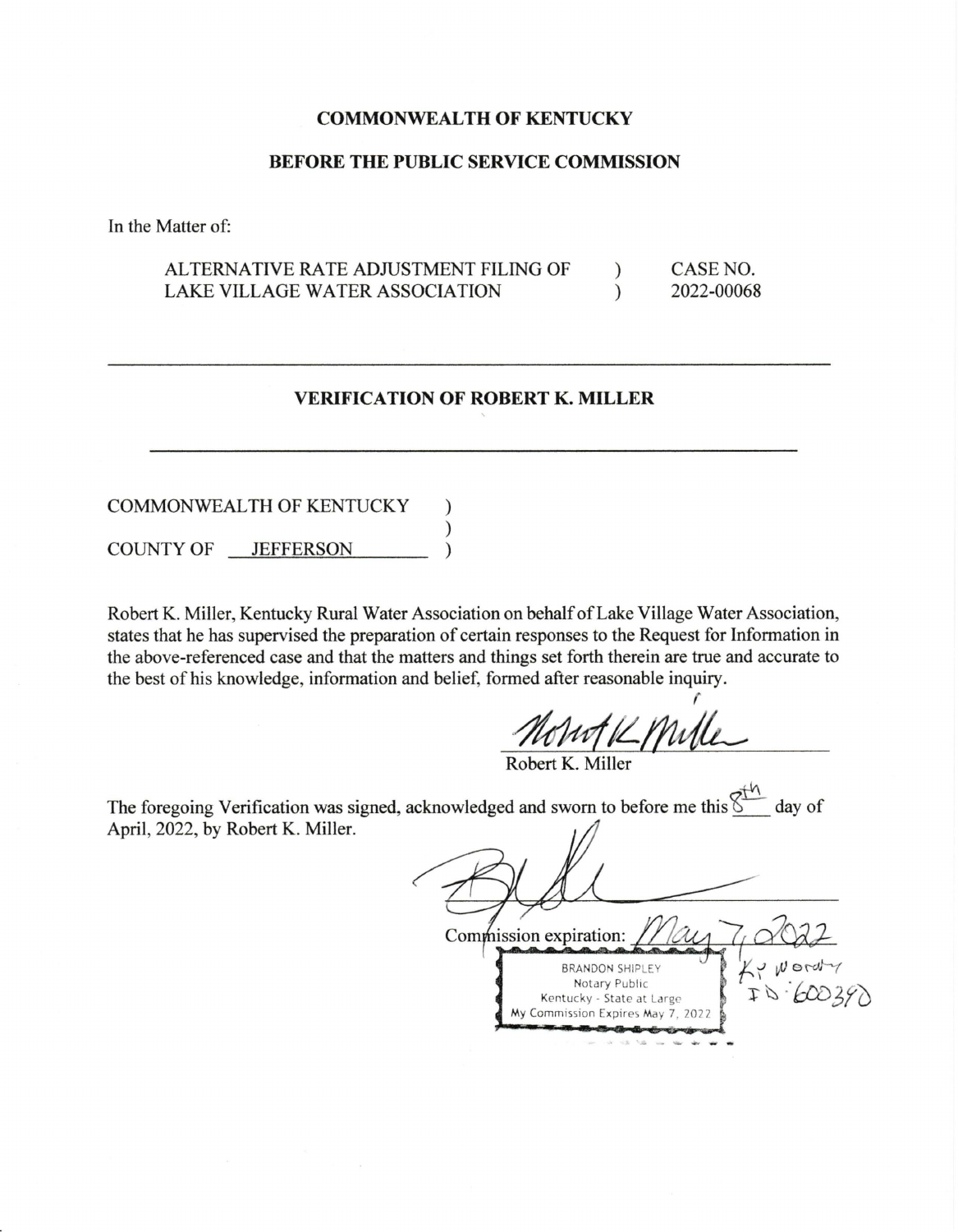# **Lake Village Water Association Case No. 2022-00068 Commission Staff's First Request for Information**

**Witnesses:** Mike D. Sanford, MPA #1-2, #4-10 Robert K. Miller #3, #11-13

- 1. Provide copies of each of the following, and when appropriate, provide in Excel spreadsheet format with all formulas, rows, and columns fully accessible and unprotected:
	- a. The general ledgers for the calendar years 2020 and 2021.

## **Response: See files 1a\_General\_Ledger\_2020 1a\_General\_Ledger\_2021**

b. Provide copies of Lake Village Water's General Liability Insurance, Workers' Compensation Insurance and Automobile Insurance policies for 2020 and 2021.

**Response: See files 1b\_Insurance\_2020 1b\_Insurance\_2021**

c. Provide copies of the invoices (bills) received in 2020 and 2021 for the insurance policies identified in Item 1.b.

**Response: See files 1c\_GL\_Auto\_Property\_Invoices\_2020 1c\_GL\_Auto\_Property\_Invoices\_2021 1c\_Workers\_Compensation\_Invoices\_2020 1c\_Workers\_Compensation\_Invoices\_2021**

d. A document detailing the names, job titles, job description, and pay rates for each Lake Village Water employee on December 31, 2019, December 31, 2020, December 31, 2021, December 31, 2022, and for those currently employed.

## **Response: See files 1d\_Employee\_Information 1d\_Job\_Descriptions**

e. Using a table format, provide the regular hours, overtime hours, and other hours (identify) for each employee identified in Lake Village Water's response to Item 1.d. for the calendar years 2019, 2020, and 2021. Provide the requested table in an Excel spreadsheet format with all formulas, columns, and rows unprotected and fully accessible.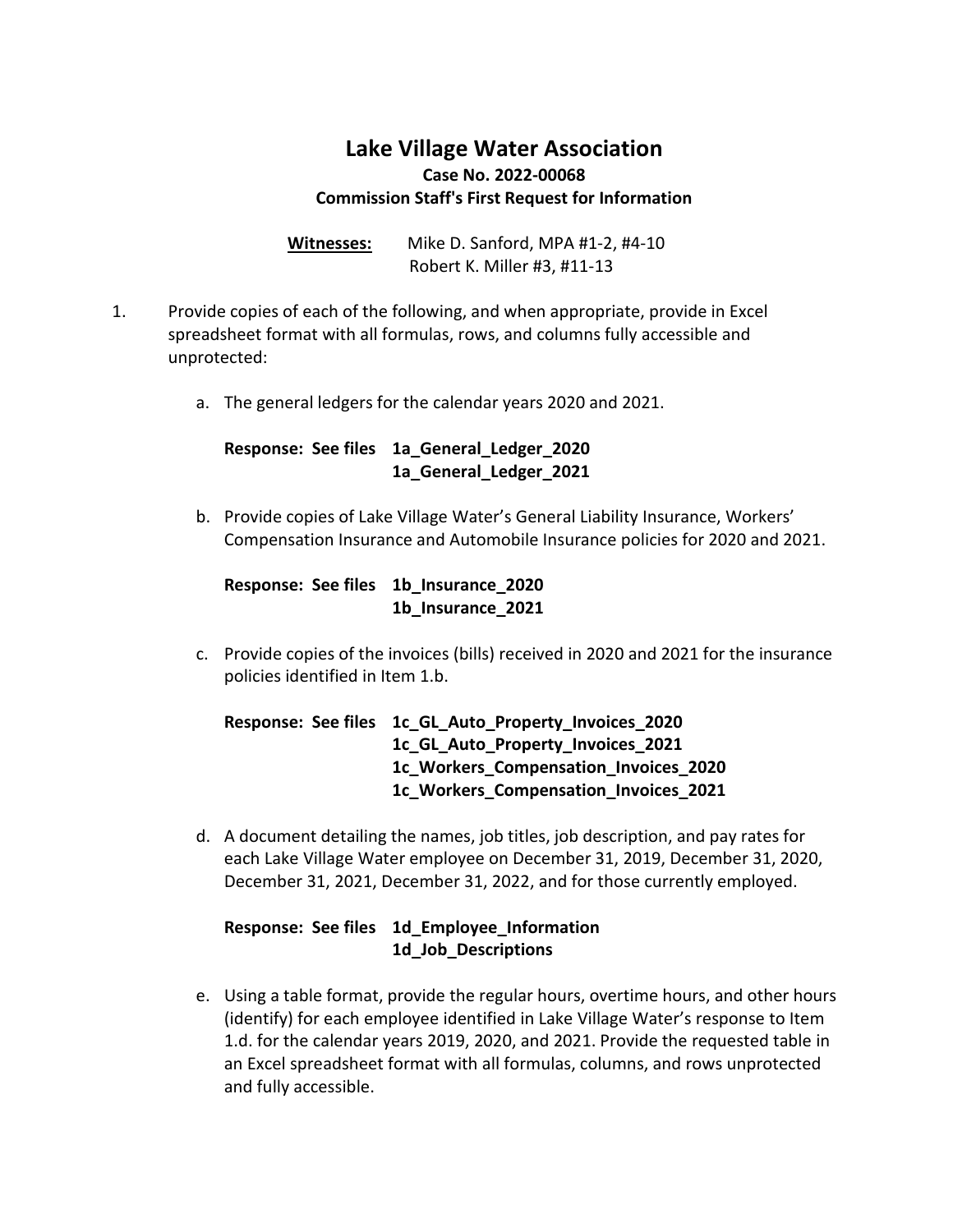## **Response: See file 1e\_Employee\_Hours**

f. Provide a description of all employee benefits, other than salaries and wages, paid to, or on behalf of, each employee for the calendar years 2019, 2020, 2021, and 2022.

## **Response: See file 1f\_Employee\_Benefits\_Description**

g. For each employee benefit listed in Lake Village Water's response to Item 1.f., provide the monthly premium per employee paid for each benefit, the employer premium contribution, and the employee premium contribution.

## **Response: See file 1g\_Employee\_Benefits\_Costs**

h. Provide the minutes from Lake Village Water Board of Director meetings for the calendar years 2019, 2020, and 2021.

## **Responses: See files 1h\_2019\_Minutes 1h\_2020\_Minutes 1h\_2021\_Minutes**

i. Provide a document listing the names of all Lake Village Water's directors for the calendar years 2019, 2020, and 2021, and state, individually, the total amount of each benefit paid to, or on the behalf of, each director during each year (i.e., wages, health insurance premiums, life insurance premiums, FICA taxes, etc.).

## **Response: See file 1i\_Director\_Compensaton\_2019-2021**

2. Provide a copy of the Adjusted Trial Balance showing unaudited account balances, audit adjustments, and audited balances for the calendar year ended 2020 in Excel spreadsheet format with all formulas, rows, and columns fully accessible and unprotected.

## **Response: See files 2\_LVWA\_Trial\_Balance\_2020\_prior\_to\_audit 2\_LVWA\_Audit\_Adjustments\_2020 2\_LVWA\_Trial\_Balance\_2020**

3. Refer to Lake Village Water's Application, Attachment 4, Schedule of Adjusted Operations and References. Provide the workpapers that support the pro forma adjustments described in the References page of Attachment 4 in Excel spreadsheet format with all formulas, columns, and rows unprotected and fully accessible.

**Response: See file 3\_Rate\_Study Tab SAO Column N**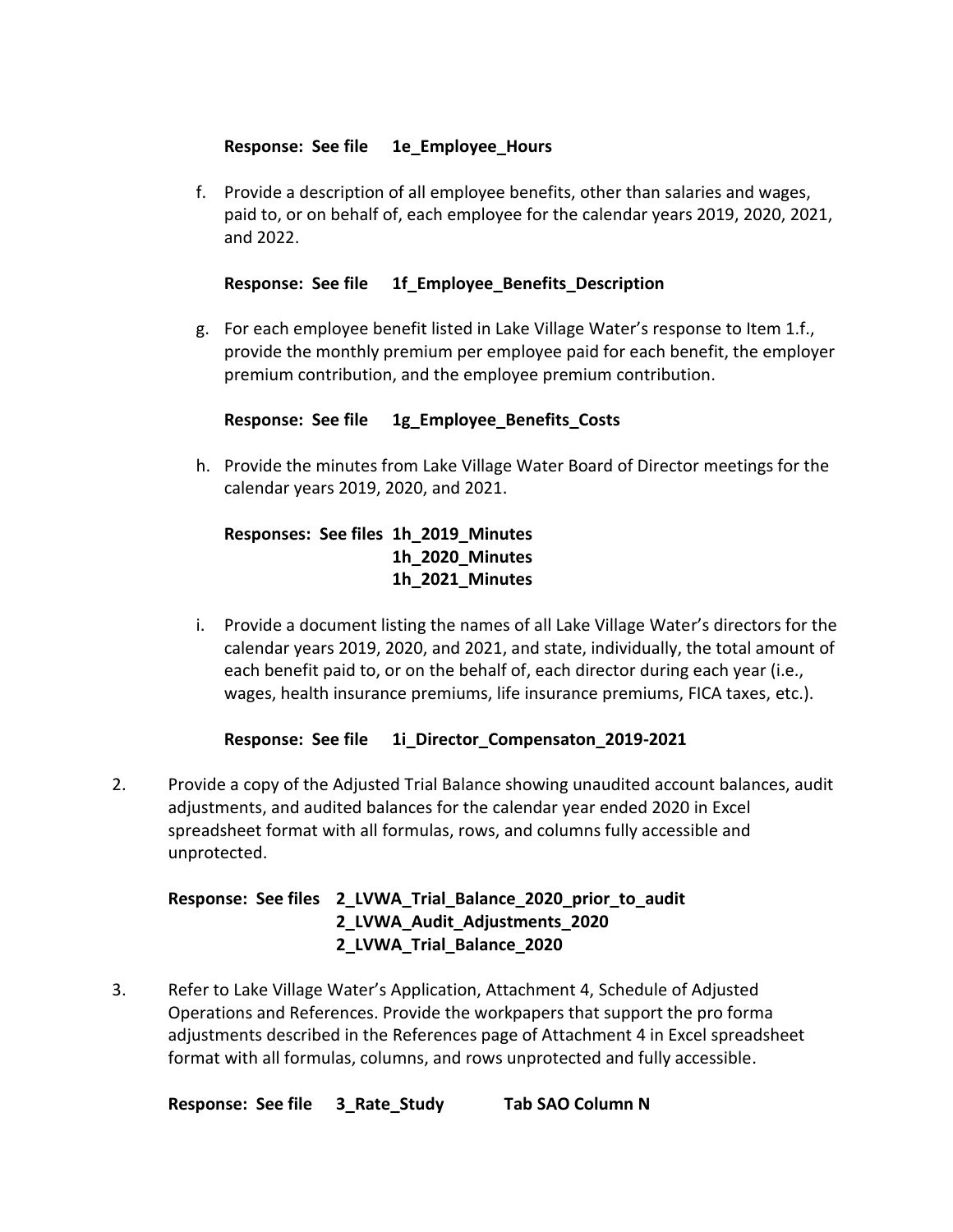## **3\_Mercer\_County\_Fee\_Increase\_Documentation**

- 4. Refer to Lake Village Water's Application, Attachment 4, References, Adjustment B.
	- a. Provide a copy of the current management agreement between Lake Village Water and the Mercer County Sanitation District.

#### **Response: See file 4\_MCSD\_Management\_Agreement**

b. Provide any written documentation that Lake Village Water has to support the \$5,000 increase in the annual management fee.

## **Response: See file 4\_MCSD\_Fee\_Increase\_Documentation**

- 5. State the last time Lake Village Water performed a cost of service study (COSS) to review the appropriateness of its current rates and rate design.
	- a. Explain whether Lake Village Water considered filing a COSS with the current rate application and the reasoning for not filing one.

## **Response: Lake Village Water did not consider filing a COSS with the current rate application. There have been no material changes to the Association's system that would create the need for a new COSS to be prepared.**

b. Explain whether any material changes to Lake Village Water's system would cause a new COSS to be prepared since the last time it has completed one.

## **Response: There have been no material changes to Lake Village Water's system since the last time it completed a COSS in 2003.**

c. If there have been no material changes to Lake Village Water's system, explain when Lake Village Water anticipates completing a new COSS.

## **Response: A new COSS would be appropriate if material changes in customer usage patterns were to occur.**

d. Provide a copy of the most recent COSS that has been performed for Lake Village Water's system in Excel spreadsheet format with all formulas, rows, and columns fully accessible and unprotected.

## **Response: Lake Village Water was unable to find a copy of the most recent COSS study spreadsheets.**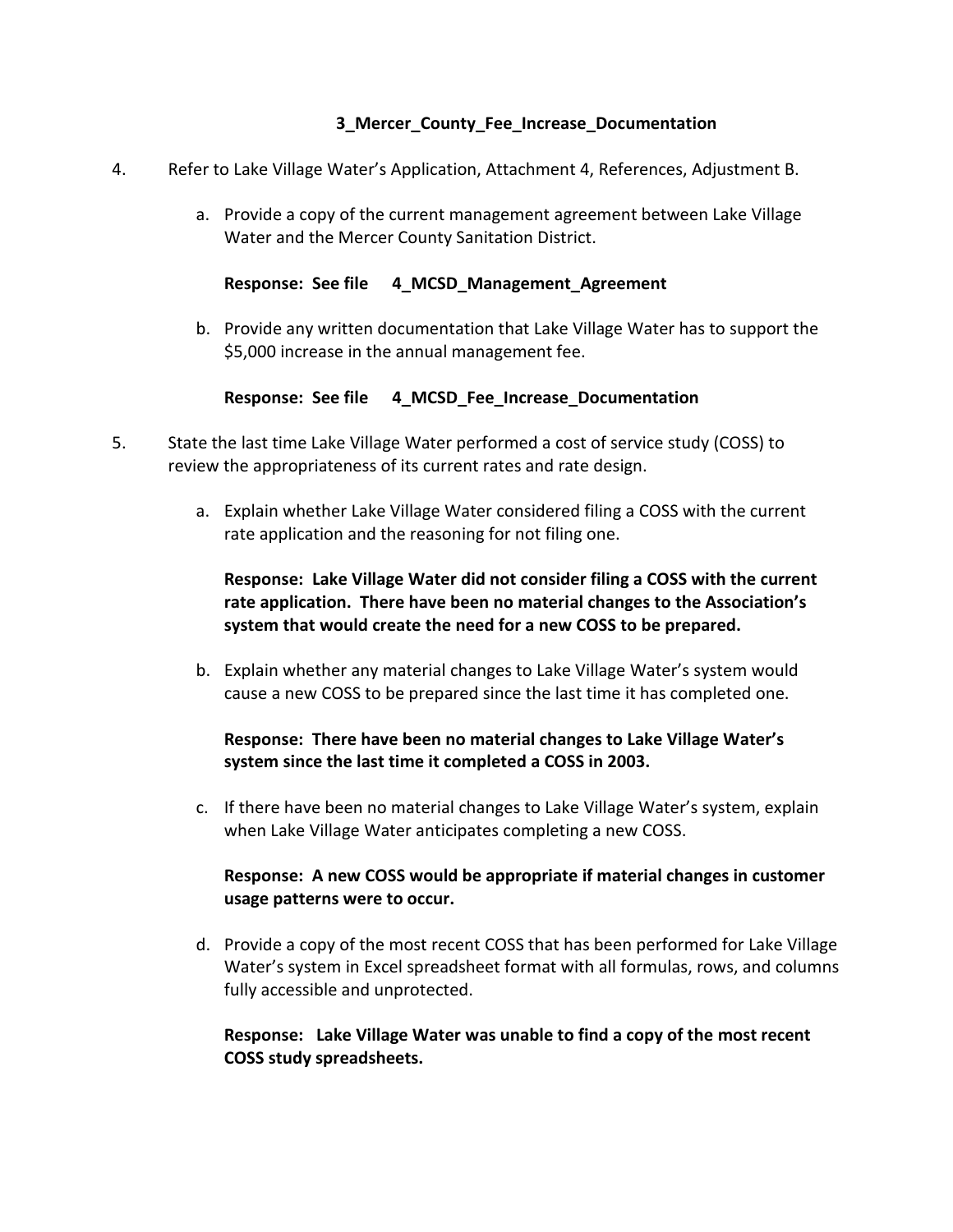- 6. a. Identify the number of new connections (meters) that Lake Village Water installed in calendars year 2020 and 2021. Appendix B Page 5 of 6 Case No. 2022-00068
	- b. Identify the amount of tap-on fees Lake Village Water collected in calendar years 2020 and 2021.
	- c. Identify the account where Lake Village Water recorded its tap-on fees.
	- d. State whether Lake Village Water keeps a record of the dollar amounts of labor and materials used to install new customer taps. If so, state the amount of labor expense and materials expense for the test year and where it is located in the general ledger. Separately state the amounts expensed to install each new meter during the test year.
	- e. Provide revised cost justification sheets to support any changes to the Meter Connection/Tap-on Fee.

## **Response: See file 6\_Customer\_Tap\_Information**

7. Provide the number of occurrences for which late fees were assessed during the test year.

## **Response:**

| Month           | <b>Occurrences</b> | Late Fee Total Charge |
|-----------------|--------------------|-----------------------|
| January         | 282                | \$1,824.35            |
| <b>February</b> | 240                | \$1,291.38            |

8. Provide the total amount collected for each nonrecurring charge and the number of occurrences for each nonrecurring charge that was assessed during the calendar years 2018, 2019, 2020, and 2021.

## **Response: See file 8\_Non\_Recurring\_Charges\_2018-2021\_Collections\_and\_Occurences**

9. Provide an updated cost justification sheet for all nonrecurring charges listed in Lake Village Water's tariff.

| Response: See files 6 Connection Turn on Charge Justification |
|---------------------------------------------------------------|
| 6 Customer Request Disconnect Charge Justification            |
| 6 Field Collection Charge Justification                       |
| 6 Reconnection Charge Justification                           |
| 6 Meter_Test_Charge_Justification                             |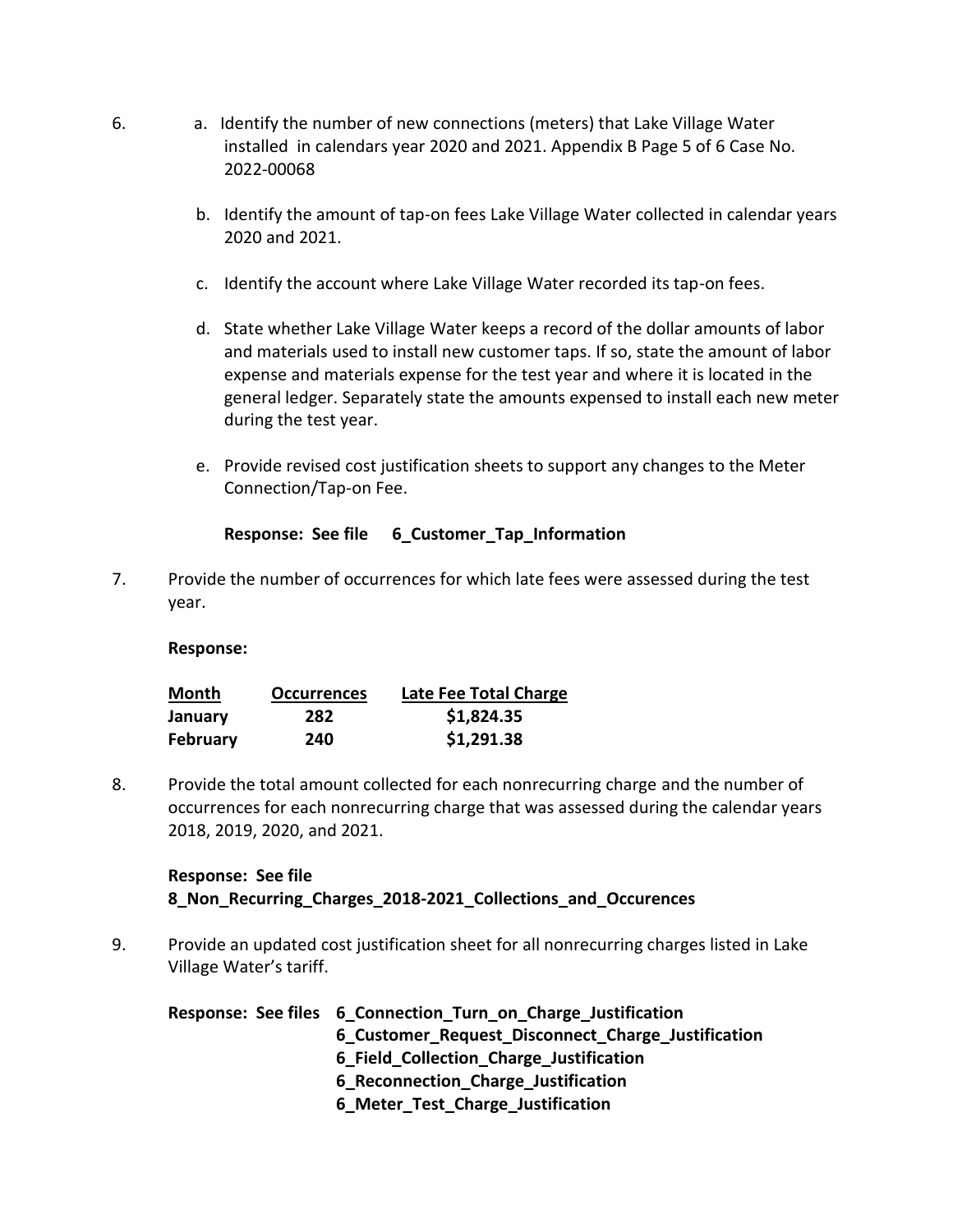#### **6\_Returned\_Check\_Charge\_Justification**

10. Provide an overview of any actions planned or taken by Lake Village Water to reduce its water loss, including any water loss reduction plan.

**Response: The Association continually strives to reduce the non-revenue water volume by conducting continual leak detection through a series of daily processes, as well as planned infrastructure improvement projects. The distribution system is separated into six hydraulic zones, each served by a master meter from the City of Danville or the City of Harrodsburg. Of the master meters, three are on SCADA and continually provide water flow data, while three are read daily at the beginning of each day. The flow totals are calculated to obtain the previous 24 hour usage for each hydraulic zone. Staff have become accustomed to the normal flow volumes for the zones and immediately can determine whether leak detection is necessary to look for a service line or main line leak. Higher than normal flow volumes within a particular zone will immediately make leak detection a priority for staff. Once the cause of the increased flow has been found and repaired, the usage is monitored to ensure that the daily flow returns to normal.**

**On a monthly basis and immediately after customer meters are read, the non-revenue water volume is calculated for each hydraulic zone by calculating the total volume of water sold within each zone and subtracting the sold volume from the total volume purchased using the daily water volumes obtained by staff. The usage date range corresponds to the billing period date range. Since late 2019 this process has allowed the Association to identify which zones are consistently contributing to an increase in the non-revenue water percentage and allowed for staff to determine where the most intense leak detection efforts should occur. Through this process, the Association was able to reduce the nonrevenue water percentage by 3% from 2020 to 2021, with a goal to achieve the same outcome or better for 2022. The Association has determined over the past two years of constant leak detection that there are two common trends within the distribution system, aged infrastructure and the vast majority of the leaks are service lines, not main line leaks or ruptures. Service line leaks contribute immensely to the non-revenue water volume and are also more difficult to locate. Staff will start at the master meter within the hydraulic zone where leak detection is occurring and work to isolate sections of the zone by valving off certain areas and utilizing listening equipment to determine whether staff should proceed through certain sections meter by meter with listening equipment. This process has been very productive, but the process never stops. The Association, for the first time, added a fourth full time maintenance staff member to the team to have at least one staff member and often a second staff member devoting daily work time to leak detection within the distribution system. The expense associated with non-revenue water can be paid to our producers or it can be invested in a full time employee that aids the Association in achieving an acceptable non-revenue water volume percentage.**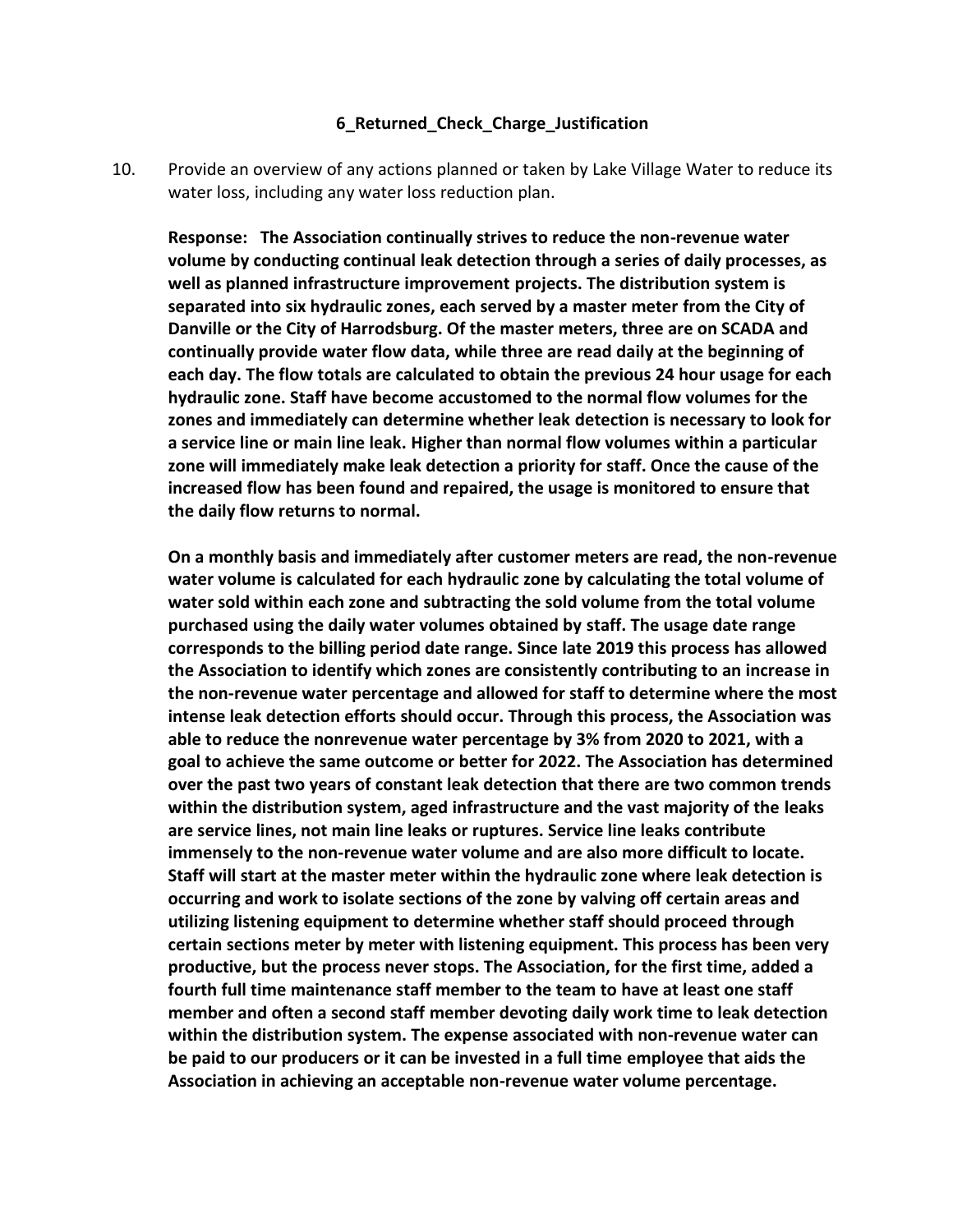**In addition to the day to day processes that have been implemented to reduce the non-revenue water volume, a series of capital improvements projects are planned for the next several years. In April 2019, Strand Associates presented an engineering report that included the Association's known infrastructure needs at the time. Utilizing the report, the Board of Directors, management, and staff prioritized the improvements and developed project profiles for areas of high priority. The Contract 14 Distribution System Improvement Project profile was developed and will replace approximately ten miles of aged infrastructure within the distribution system. The project scope consists of the replacement of infrastructure that was constructed in the 1970's and has contributed to the non-revenue water volume for years. The Association also developed the Contract 15 Distribution System Improvement Project that will address the same need, aged infrastructure. The project scope includes the replacement of approximately ten miles of infrastructure in various areas of the distribution system. Once the Contract 14 project progresses and Contract 15 project enters the planning phase, the remaining infrastructure needs identified in the report as well as current needs at the time will be prioritized with project profiles developed.**

11. Refer to the Application, Attachment 4, Schedule of Adjusted Operations, test-year Depreciation expense \$311,352. Provide a copy of Lake Village Water 2020 Depreciation Schedule in an Excel spreadsheet format with all formulas, columns, and rows unprotected and fully accessible that supports its test-year depreciation expense.

## **Response: See file 11\_Depreciation\_Schedule**

12. Refer to the Application, Attachment 8, Outstanding Debt Instruments and Attachment 9, Amortization Schedules. For each debt issuance that is still active; provide the case number in which the Commission authorized Lake Village Water to issue the debt.

| Response: | <b>2015 Loan</b> | 2014-00445 |
|-----------|------------------|------------|
|           | <b>2017 Loan</b> | 2016-00153 |
|           | <b>2021 Loan</b> | 2021-00020 |

- 13. Refer to Lake Village Water's Application, Attachment 5, Current Billing Analysis.
	- a. Provide the billing analysis in Excel spreadsheet format with all formulas, rows, and columns unprotected and fully accessible.

**Response: See file 3\_Rate\_Study ExBA tab**

b. Provide the source of the 2020 usage data presented in the Billing Analysis, and state whether any adjustments were made to the data.

**Response: See file 13\_Billing\_Analysis**